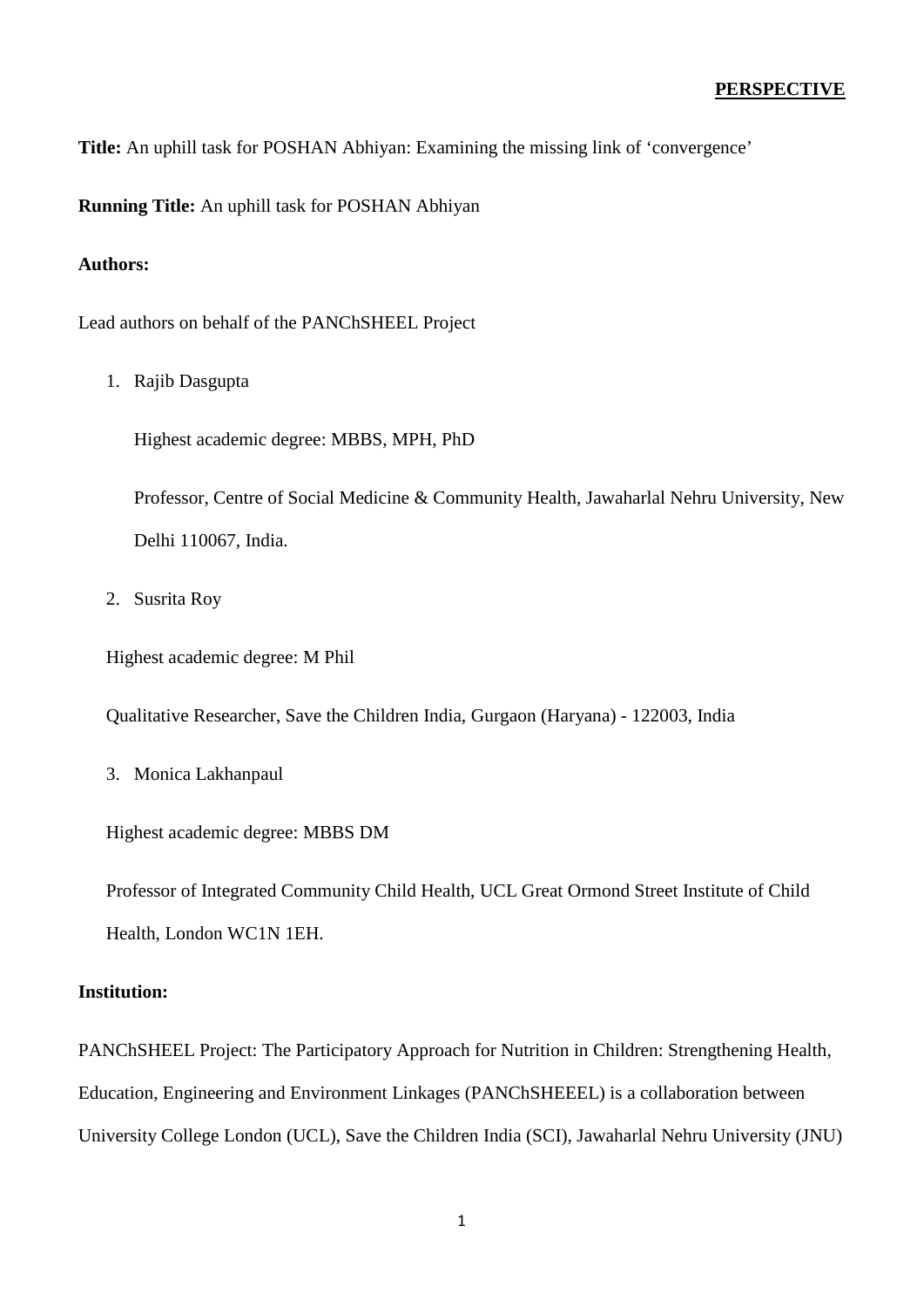and Indian Institute of Technology (IIT) Delhi, funded by the Global Challenge Research Fund (GCRF) and Medical Research Council (MRC).

### **Corresponding author:**

#### Rajib Dasgupta

Professor, Centre of Social Medicine & Community Health, Jawaharlal Nehru University, New Delhi 110067, India.

E-mail: dasgupta.jnu@gmail.com

**Source of support:** Global Challenges Research Fund and funded by the MRC, AHRC, BBSRC,

ESRC and NERC [grant number: MR/P024114/1].

#### **Declaration on competing interests:** None

**Word Count:** 2,270 (Excluding abstract, figure and references)

**Authorship criteria:** The authors drafted the manuscript on behalf of the PANChSHEEL Project. All project team members reviewed the manuscript and approved the final version.

### **Acknowledgements**

PANChSHEEEL gratefully acknowledges the support and contribution from the community members and Community Champions of our study villages.

PANChSHEEEL Research Team:

Co-investigators: Marie Lall, Institute of Education, UCL • Priti Parikh, Civil Environmental and Geomatic Eng, UCL • Lorna Benton UCL, Great Ormond Street Institute of Child Health • Rajib Dasgupta, Jawaharlal Nehru University • Virendra Kumar Vijay, Indian Institute of Technology Delhi • Rajesh Khanna, Save the Children, India • Hanimi Reddy, Save the Children, India • Logan Manikam, UCL Great Ormond Street Institute of Child Health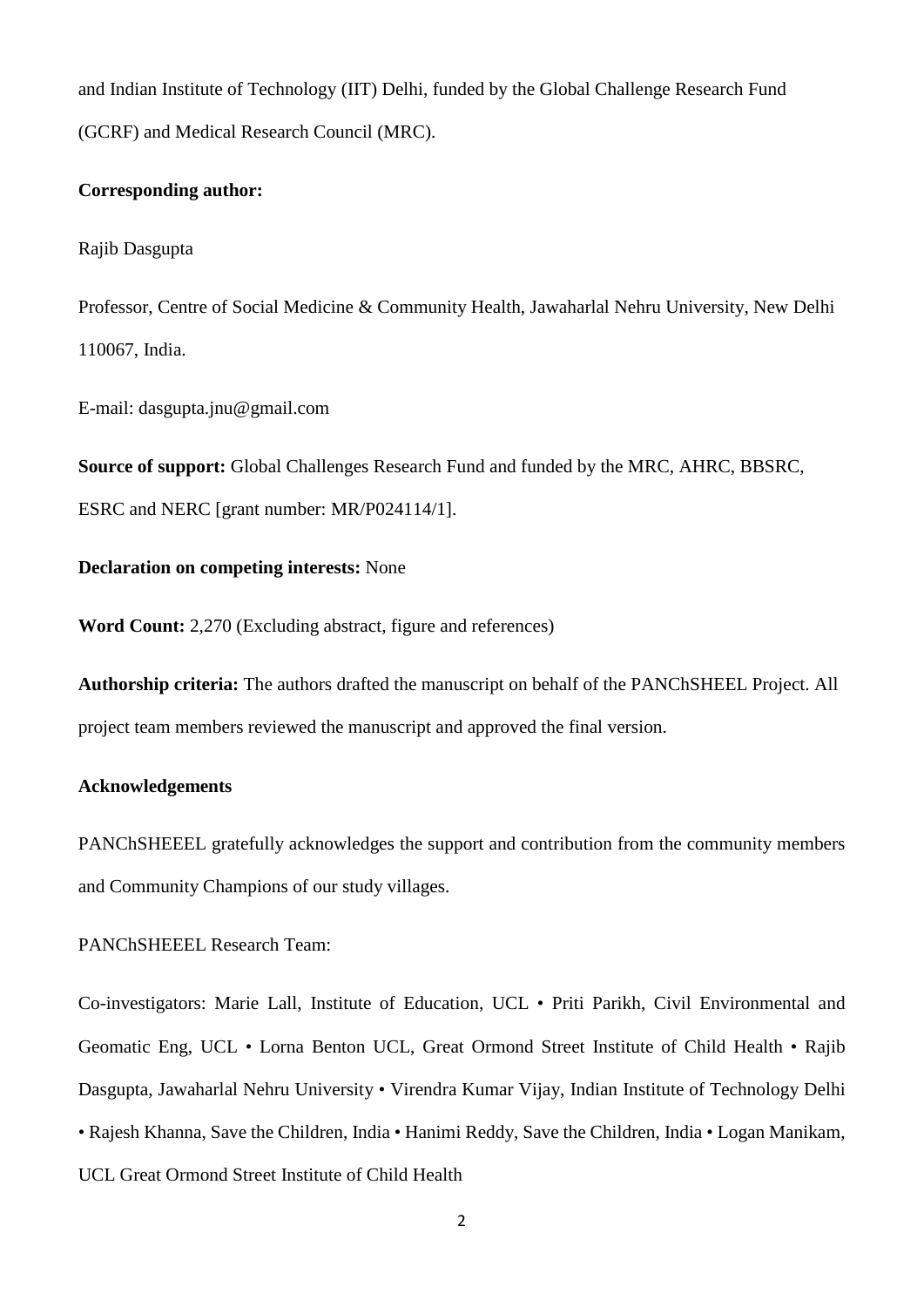Save the Children: Sanjay Sharma • Susrita Roy • Neha Santwani • Satya Prakash Pattanaik • Priyanka

Dang • Hemant Chaturvedi • Pramod Pandya• Tol Singh

Indian Institute of Technology: Namrata Agrahari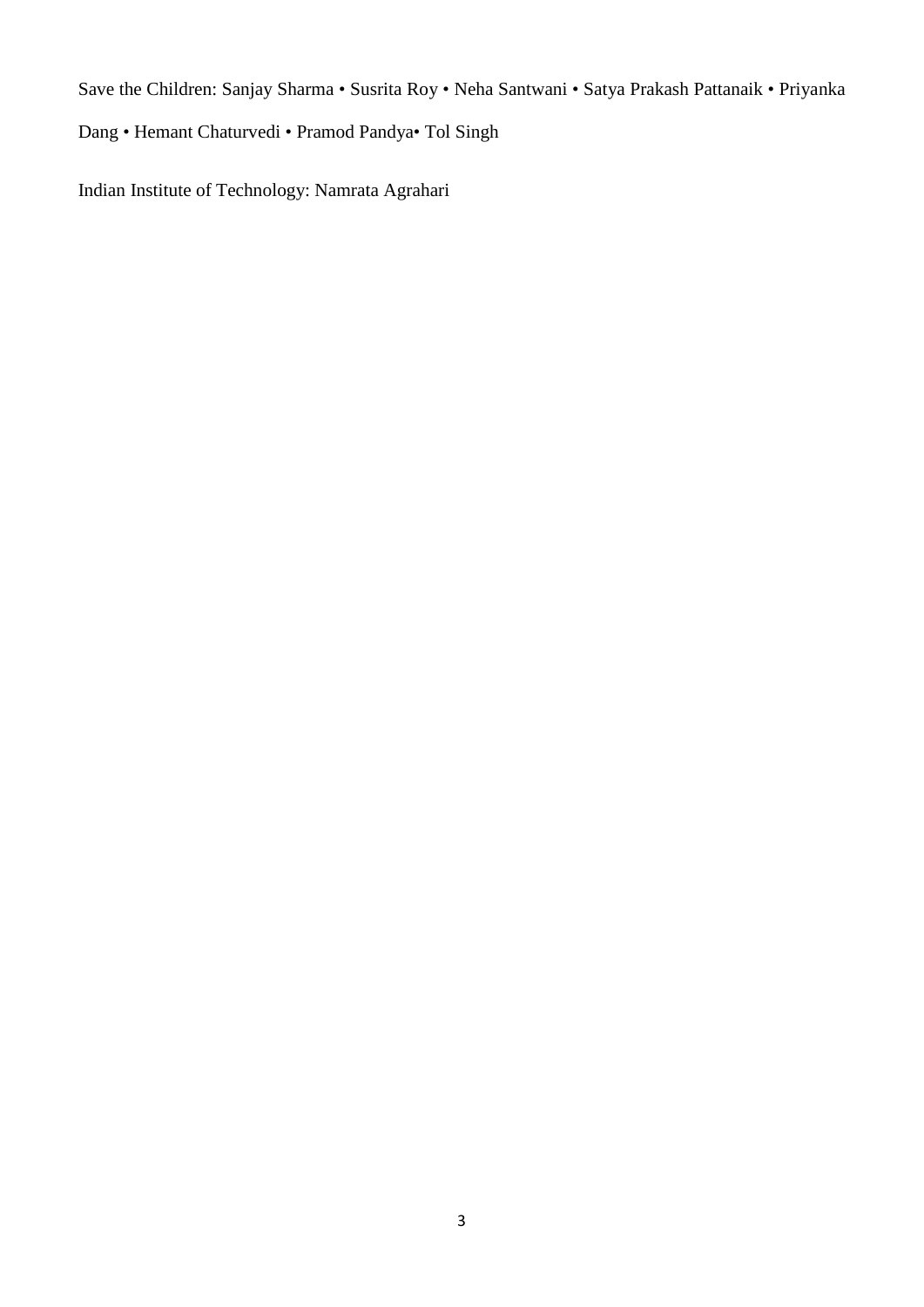#### **PERSPECTIVE**

#### **An uphill task for POSHAN Abhiyan: Examining the missing link of 'convergence'**

#### **Abstract**

The Participatory Approach for Nutrition in Children: Strengthening Health, Education, Engineering and Environment Linkages (PANChSHEEEL) project is a collaboration between University College London, Save the Children India, Jawaharlal Nehru University and Indian Institute of Technology Delhi to develop a socio-culturally appropriate, tailored, integrated and interdisciplinary intervention in rural India and test its acceptability for delivery through Anganwadi Centre (AWCs) and schools. Recognizing the socio-ecological determinants of under-nutrition, the POSHAN Mission (PM) adopts a multi-sectoral approach to achieve five goals, of which two are directly related to children. The POSHAN mission resonates with the conceptual framework of the PANChSHEEEL study in its interdisciplinary scope and focus on local linkages. This paper draws upon empirical evidence from the PANChSHEEEL Project in Banswara (one of the PM districts), Rajasthan to help understand linkages between policy and practice in the PM, in specific the challenges of operationalizing 'convergence', the core strategy of the PM.

#### **Keywords**

POSHAN Mission, convergence, complementary feeding, co-designing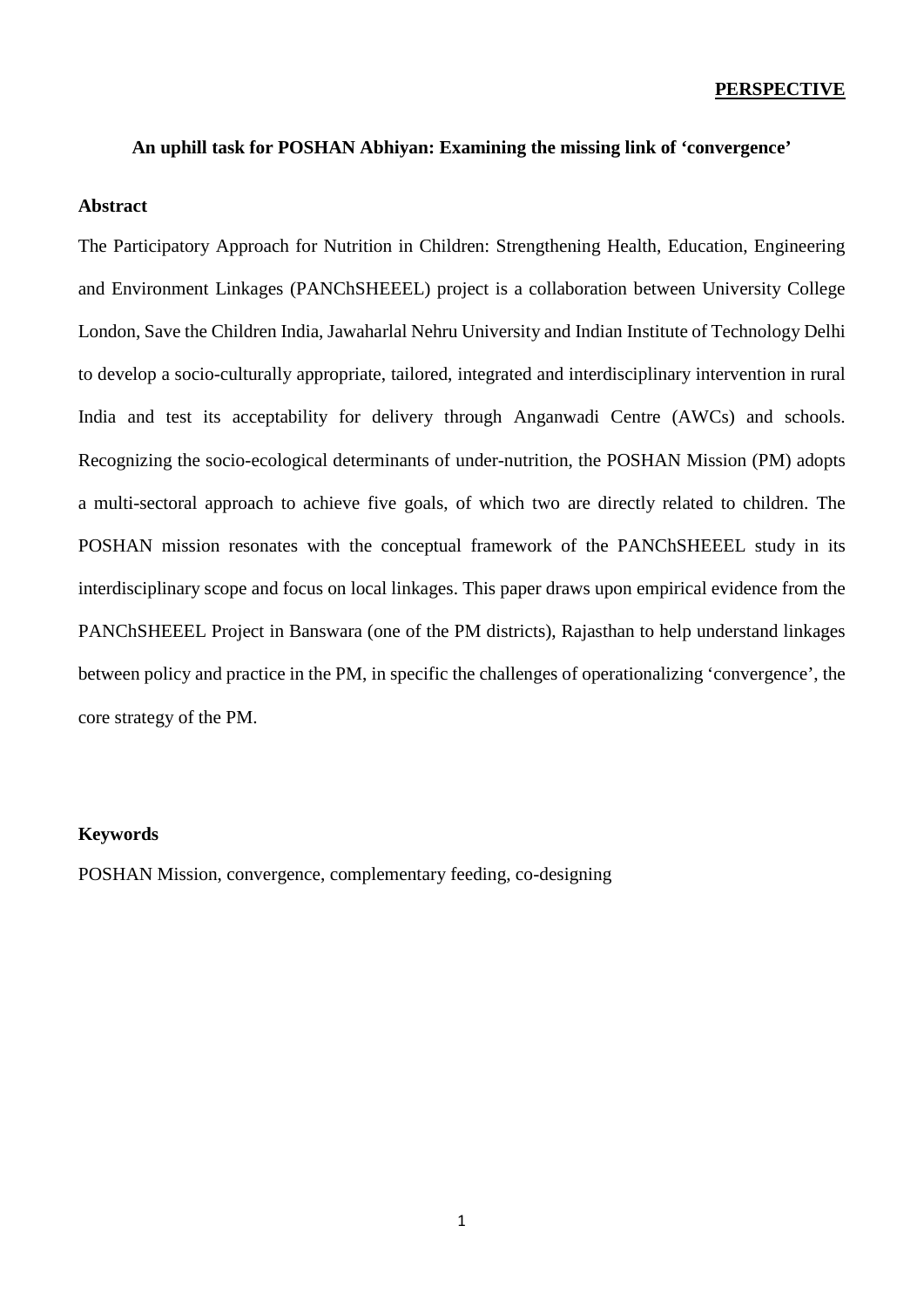The Sustainable Development Goals (SDG) shifted the focus from reducing mortality to ensuring healthy living and wellbeing [1]*.* The Global Strategy for Women's, Children's and Adolescent's Health 2016-30 called for a transformative change from the MDGs to the SDGs, advocating a continuum of *survive* (ending preventable deaths) – *thrive* (realizing health and rights in all settings) – *transform* (people centered movement for comprehensive change) [2]. Were *et al* (2015) flagged three key essential child-nutrition related issues: (i) exclusive breastfeeding for six months and continued breastfeeding up to at least two years, with appropriate complementary feeding from six months; (ii) monitoring and care for child growth and development; and, (iii) ensuring food security for the family [3]. Acknowledging the prevailing challenges of poverty, poor nutrition and insufficient access to clean water and sanitation as well as quality health services, the WHO called for a 'grand convergence' to make this transition [4]. An analysis of nutrition governance in India by the Institute of Development Studies pointed to three core roadblocks to achieve convergence: (i) lack of horizontal coordination; (ii) siloed, bureaucratic vertical articulation; and, (iii) inadequate financial outlays [5].

The NITI Aayog (National Institution for Transforming India) launched the National Nutrition Strategy in September 2017 [6] with five specific monitorable targets to be achieved by 2022 of which the first two focus on children below six years: (i) prevent and reduce stunting in children (0-6 years) by 6% at the rate of 2% per annum and (ii) prevent and reduce under-nutrition (underweight prevalence) in children (0- 6 years) by 6% at the rate of 2% per annum [7]. In December 2017, the National Nutrition Mission (NNM) subsequently approved a multi-ministerial *convergence mission* to monitor, supervise and fix targets, and guide nutrition related interventions [8]. It was *renamed* as the POSHAN (PM's Overarching Scheme for Holistic Nourishment) Abhiyan/ Mission (PM) on 8 March 2018 [9]. The PM is guided by two policy documents, the National Nutrition Strategy and the Administrative Guidelines of the NNM across three core themes: (i) determinants of complementary feeding; (ii) convergence as the core strategy; and, (iii) IT enabled approach to monitoring*.*

This paper draws upon empirical evidence from our PANChSHEEEL study (that fosters collaboration between our interdisciplinary research team, local schools, frontline health workers and communities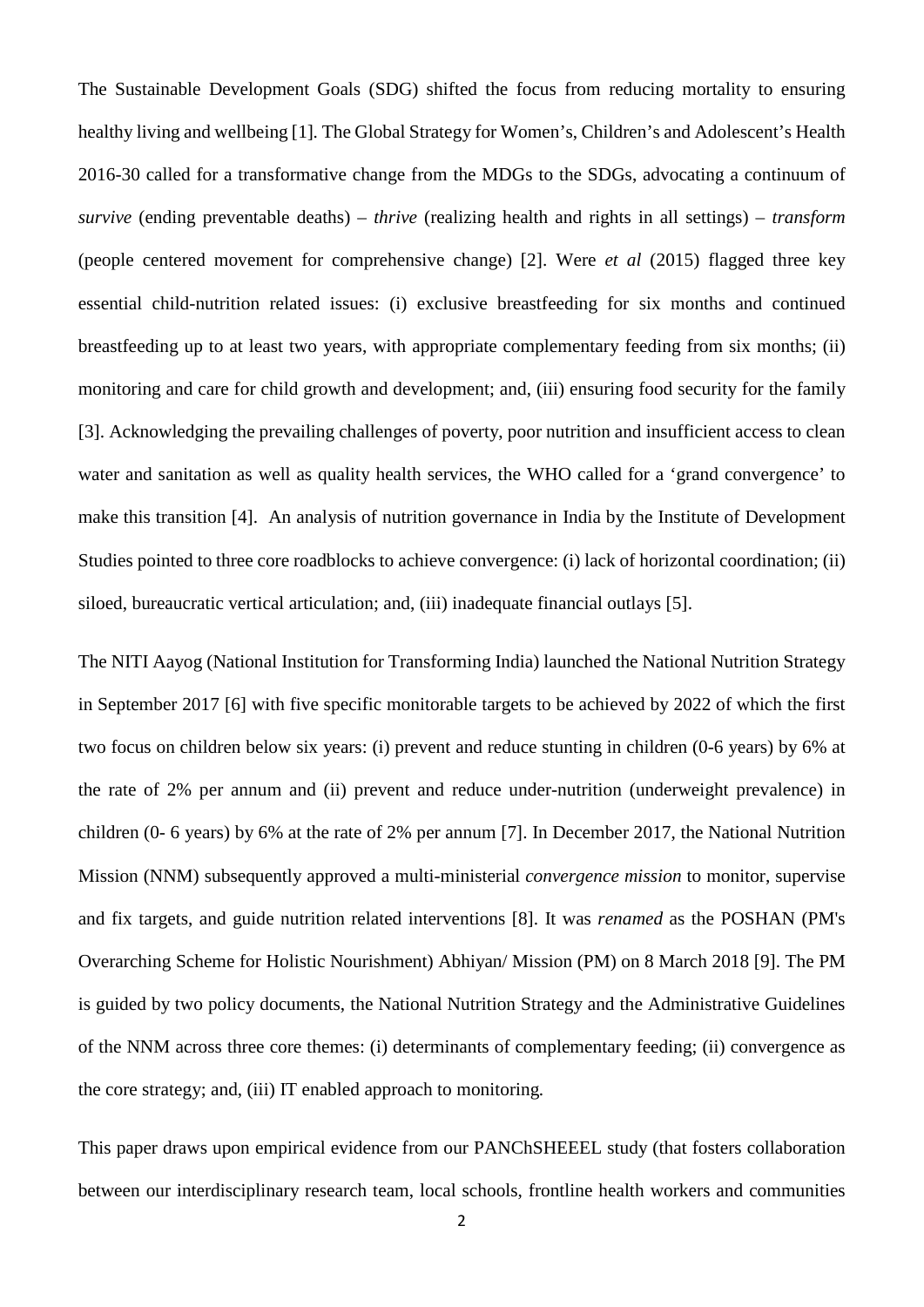using schools and Anganwadi Centers as new innovation hubs to develop an integrated system that links health, education, engineering and environmental solutions for optimization of ICYF) in Banswara District (one of the PM districts), Rajasthan to help understand linkages between policy and practice in the PM since its inception. This mixed methods study was conducted from April 2017 to July 2019 to obtain data on Infant and Young Child Feeding (IYCF) and care practices across domains of nutrition, health, water, sanitation and hygiene (WASH) as well as education and create a multi-dimensional intervention package through a participatory *health settings approach* tailored to community needs.

The study was conducted across nine villages (selected on a set of consensus criteria) of Banswara District (five in Ghatol [canal irrigated] and four in Kushalgarh [semi-arid] blocks respectively). Community profiling and social mapping was conducted in each village with the help of Community Researchers. Qualitative data (Phase 1) was collected using two methods – key informant interviews (49 interviews) and focus group discussions (17 FGDs), with the help of pre-tested guides in local language. Quantitative data (Phase 2) comprised of household (445 households in the nine villages with children below the age of 24 months) and maternal time use (in a sub-sample of 90 households) surveys. The household survey collected data on demographic, socio-economic (under the broad domains of health, education and WASH) and IYCF indicators.

### **RELEVANCE OF COMPLEMENTARY FEEDING**

The conundrum of improvement in anthropometric indicators and decline in complementary feeding indicators in the National Family Health Survey 4 (NFHS4) makes a compelling argument for a dedicated focus on the issue of complementary feeding (CF), the first monitorable target of PM that is relatively neglected in policy, programmatic and academic discourse. IYCF practices encompass two age groups of children: 0-6 months and 6-24 months; with the latter being more critical as undernutrition sets in during this age due to lack of adequacy and diversity of foods as well as infection. Supplementary feeding interventions, infection prevention and curative measures are most effective in reducing malnutrition and promoting growth and development of a child [10].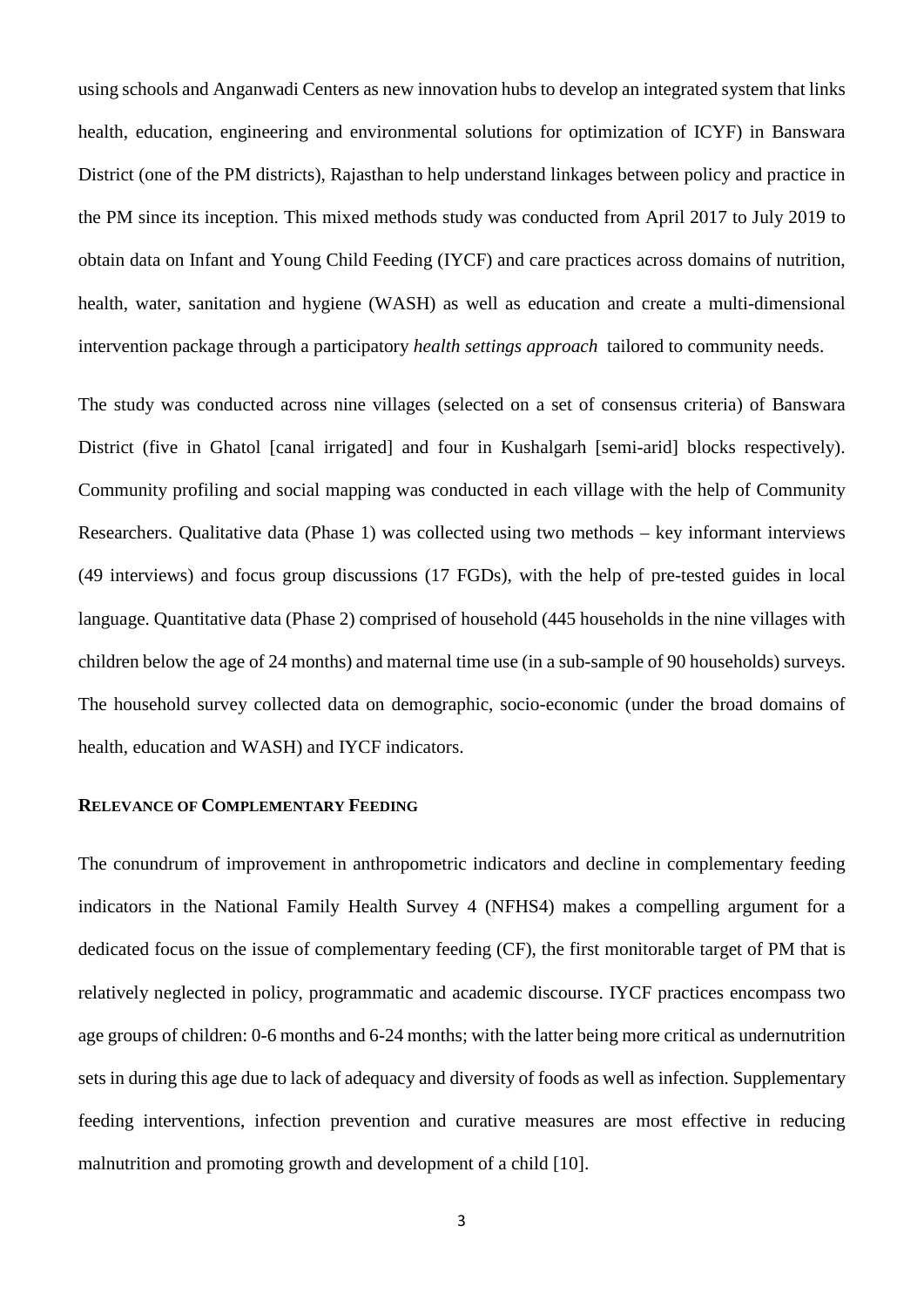| <b>Box 1: Levels of IYCF Determinants</b>                                                                                                                                                                                                                                                                                           | NFHS4 data indicates a                                                                                                                                                                                     |
|-------------------------------------------------------------------------------------------------------------------------------------------------------------------------------------------------------------------------------------------------------------------------------------------------------------------------------------|------------------------------------------------------------------------------------------------------------------------------------------------------------------------------------------------------------|
| Household                                                                                                                                                                                                                                                                                                                           | of<br>continued<br>trend                                                                                                                                                                                   |
| • maternal time constraint, dwindling family size, mother's age and<br>education<br>· lack of adequate knowledge                                                                                                                                                                                                                    | in<br>improvement<br>breastfeeding practices in<br>the first age group, but a 9.9                                                                                                                          |
| • poor uptake of existing nutritional services<br>• child targeted market with wide availability and consumption of<br>ready-to-eat market food items                                                                                                                                                                               | percentage point decline<br>(NFHS 3: 52.6%; NFHS 4:<br>42.7%) in IYCF indicators                                                                                                                           |
| Community<br>• social and economic context<br>• feminization of agriculture<br>• fragile food security/seasonal food paucity due to less focus on food<br>crops and vegetables<br>• dwindling livestock – especially milk producing animals<br>• low connectivity to remote locations<br>$\bullet$ migration<br>• exposure to media | Merely 9.6%<br>$[11]$ .<br>children aged 6-23 months<br>received an adequate diet<br>including 14.3% of non-<br>breastfeeding children and<br>8.7%<br>of<br>breastfeeding<br>children.<br>The<br>declining |
| Governance<br>• inadequate and unresponsive ICDS (Integrated Child Development<br>Services) and health care system<br>• paucity of technical knowledge among service providers regarding<br><b>IYCF</b>                                                                                                                             | trend is also noticeable in<br>another indicator – children<br>6-8 months receiving solid<br>semi-solid food and<br><b>or</b>                                                                              |
|                                                                                                                                                                                                                                                                                                                                     | breast milk.                                                                                                                                                                                               |

The PM policy documents acknowledge the association of multiple factors with CF, identifying *nutrition sensitive* and *nutrition specific* factors such as access to maternal and child nutritional and health related services, drinking water, household food security, livelihood, girls' education and interventions for vulnerable communities [12-17]. Box 1 summarizes factors that affect IYCF practices broadly classified into three levels: household, community and governance.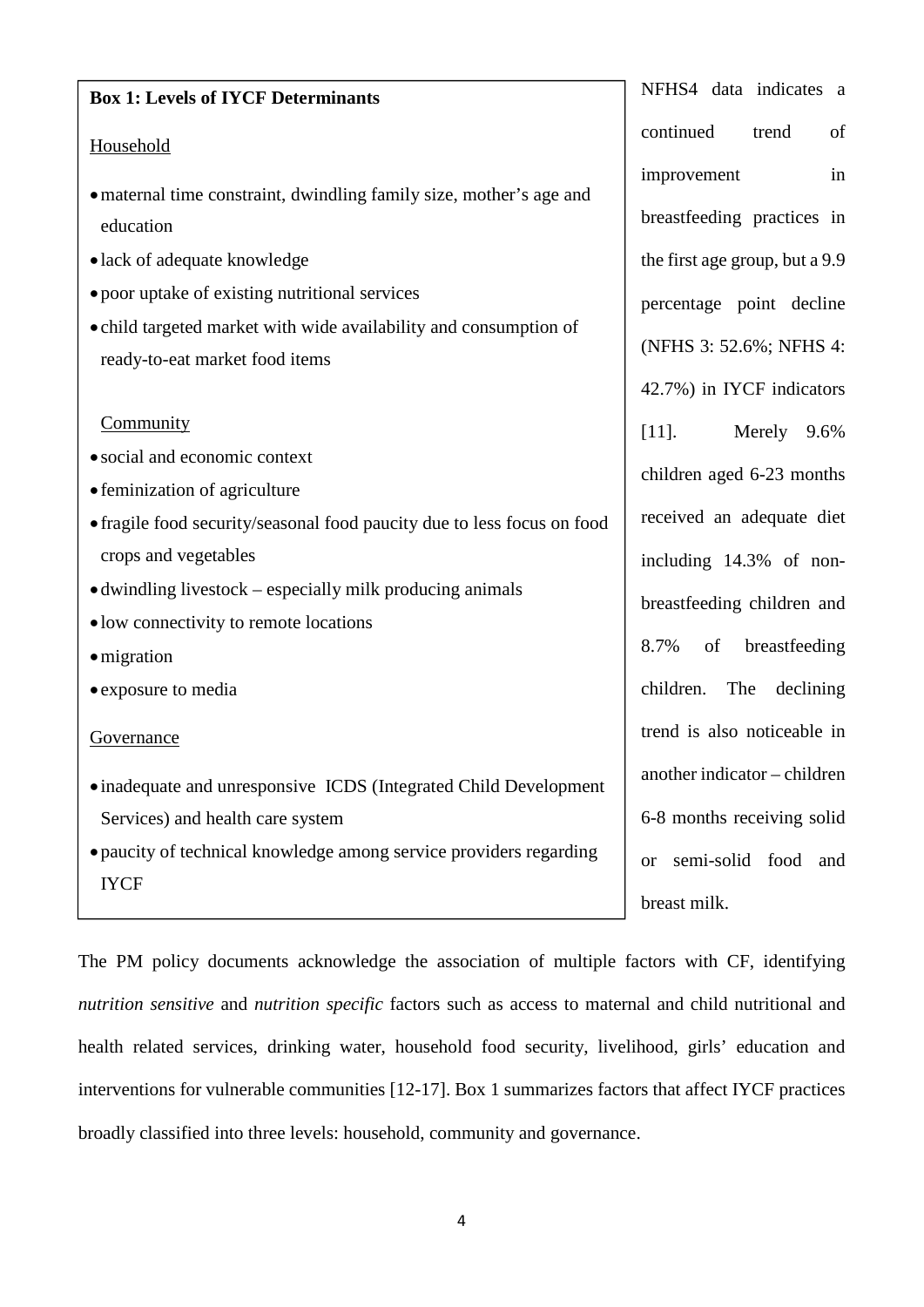These factors are complexly intertwined both *within* and *across* categories; e.g., one of the key emergent reasons for inadequate complementary feeding was lack of mother's time to feed young children.

The formative phase (triangulated qualitative and quantitative data) confirmed that IYCF indicators were dismally poor across both blocks in terms of: introduction of semi-solid food during the previous day, minimum dietary diversity, minimum meal frequency, and, minimum acceptable diet and consumption of iron-reach food. Analysis of maternal time use confirmed a crisis of care (mean time allocated to caregiving was 76.9 and 65.7 minutes in villages of Ghatol and Kushalgarh blocks respectively) with children aged 12-24 months receiving significantly less time allocated to caregiving than those aged 0-5 months. In short our formative phase confirmed the determinants and processes summarized in Box 1 and the evidence used to design and co-create an integrated intervention package. The syncretic model was constructed through synthesis of five interlinked processes: (i) data from formative phase; (ii) discussion with community groups; (iii) collation of NGO experiences; (iv) review of national and state policies and programs, and (v) expert group advice. The output of the intervention phase consist of a series of packages with its unique set of three aims (improving breastfeeding practices from first hour of childbirth to 6 months of the child; increasing minimum acceptable diet for children aged 6-24 months; and, enhancing child care practices associated with growth and development of children below 24 months), relevant facilitators and barriers, and specific components – in terms of target recipient, function, content and channel.

To its credit, the PM approach recognizes the multiple determinants affecting undernutrition in general and some of these are relevant for IYCF practices as evident from our empirical data. The chosen programs for addressing these diverse determinants have been there for long with little demonstrable effect on the indicators in the 6 months to 2 years age-band. The Integrated Child Development Services (ICDS) is a case in point; it offers little for these children except the Take Home Ration (THR); growth monitoring is a weak component and infection prevention is hardly on the agenda. The supply of THR in our study areas was regular but consumption was erratic. While most mothers did not know the correct way to cook it, some mothers also did not have time to cook separately for the children and feed them.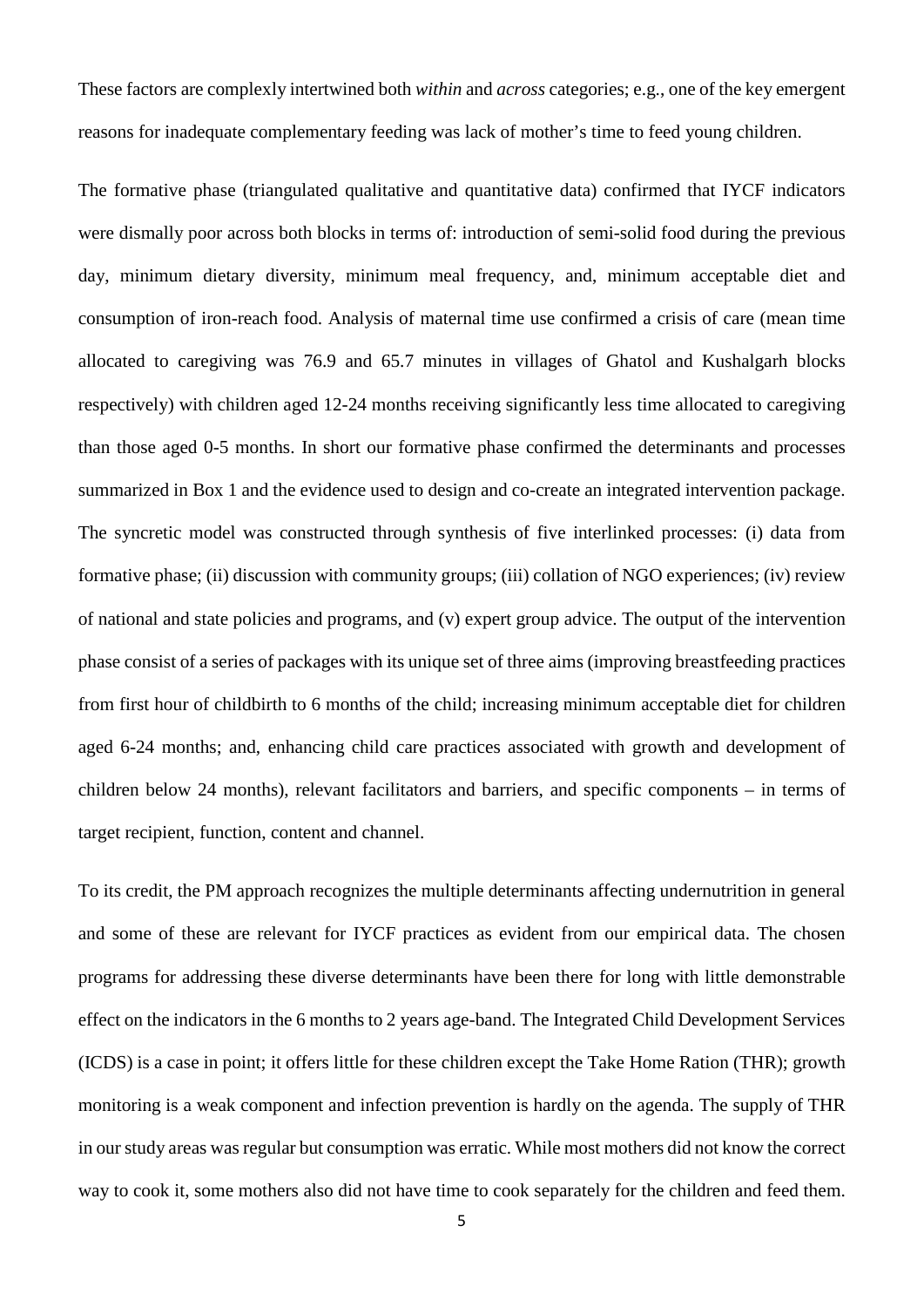Inadequate capacity of the frontline health functionaries, high workload, and dissatisfaction about remuneration along with shortage of managerial staff for supportive supervision resulted in their inability to respond to utilization gaps.

To reiterate the relevance of the three cross-cutting PM core intervention themes: (i) the determinants of IYCF are complex and as exemplified above, the ICDS in its present siloed form shall continue to be ill-equipped to deliver a multi-dimensional package of interventions; (ii) the IT enabled approach is essentially designed to replace the registers and streamline monitoring and there is no scope (in its present vision) to engage with indicators from other sectors (that the convergent approach seeks to address); convergence as the core strategy is thus intended to be the game-changer.

### **CONVERGENCE: THE CORE STRATEGY, AND THE WEAKEST LINK OF ALL**

The PM correctly recognizes that a multi-dimensional problem like undernutrition requires multisectoral intervention; hence the centrality of convergence as the key strategy. Besides convergence at the political level, there will be a Committee of Secretaries from various ministries at central and state levels. Committees at district and block levels will draw up Convergent Action Plans (CAP). At the community level this is envisaged through the Village Health Sanitation and Nutrition Committees (VHSNC). However, recent evaluations of VHSNCs revealed low awareness among members about their role and only few specified functions for decentralized planning and action were actually undertaken [18, 19].The PM documents call for a joining of forces by converging resources, skill and knowledge and outlines elements of engagement and specific contributions of a wide range of 'line departments' through the CAPs which is in sync with the WHO's call for 'grand convergence'. In order to do so needs assessment at village/Anganwadi Center (AWC) levels across related sectors have to be conducted jointly by frontline WCD (Women and Child Development staff and supervisors and Panchayat (local self-government) members. Each 'line department' shall, on the basis of these needs, prepare 'action plans' that will be collated as Block Convergent Action Plans (BCAPs) ; and upwards to district (DCAPs) and state (SCAPs) levels.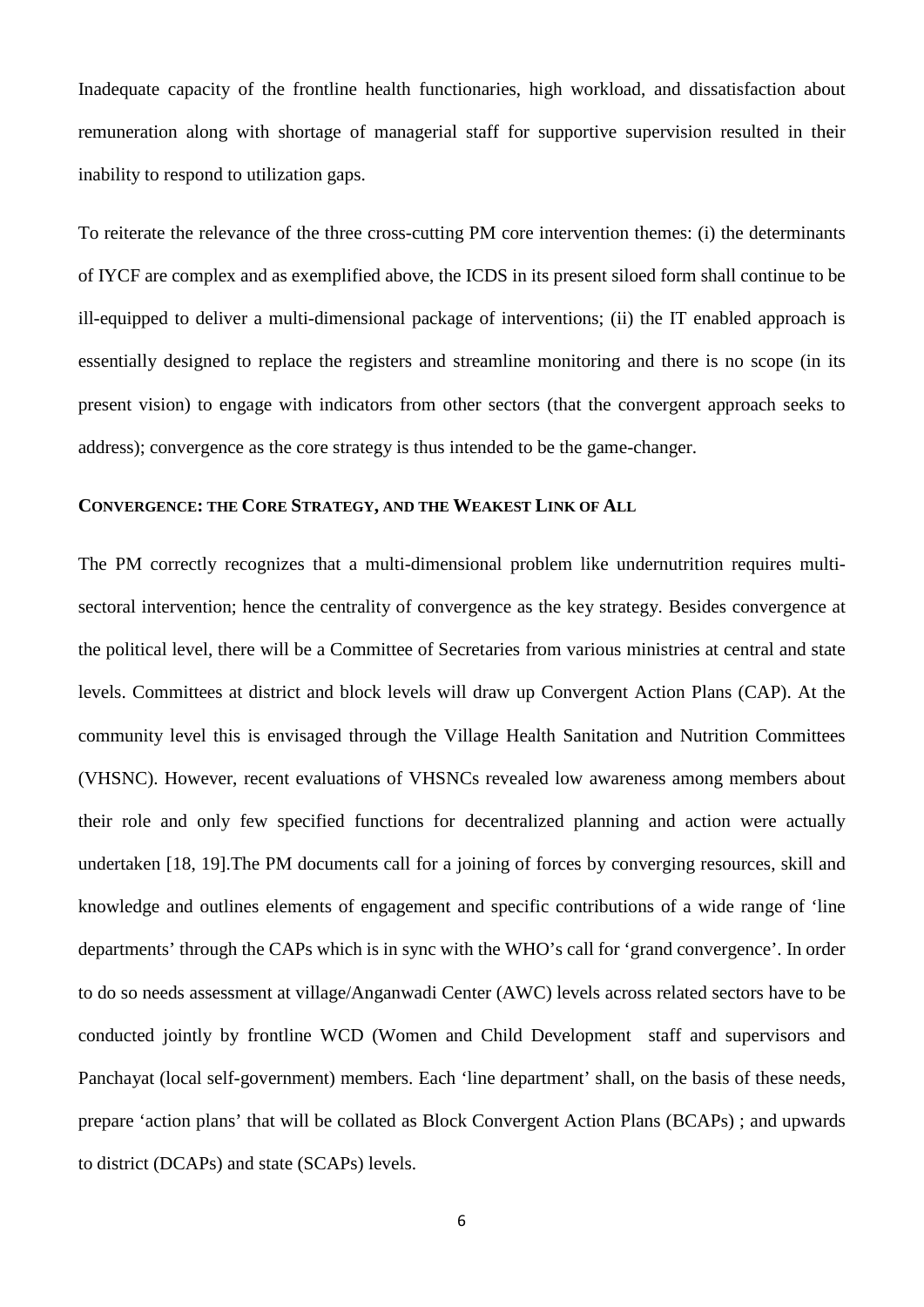Our extensive interactions (during the preparatory phase of the current CAPs) with block and district level officials of Banswara District point to several key challenges:

- (i) The 'planning' process is limited to filling up templates circulated by the Technical Support Units; key specifications include: Year 1 (numeric) targets; activities/interventions, relevant departments and budget provisions.
- (ii) There was little or no orientation to this process for staff at various levels.
- (iii) Targets were arbitrarily specified by the officials at respective levels.
- (iv) Actions/interventions were cursory and unimaginative at best; e.g. "organizing proper counseling of complimentary feeding for a period of 15-20 minutes"; "maintenance of proper distribution of THR to the actual beneficiaries as per schedule"; "promotion of toilet use with less water and reuse of dysfunctional toilets"; or, "ensure tablets (iron and folic acid) are available at AWCs, Sub Centres, Primary Health Centres and Community Health Centres".
- (v) CAPs are silent on 'how to' issues the most challenging of all.
- (vi) Budgetary provisions were not specified.

In contrast, our own community workshops adopted an integrated approach to formulate a package that was grounded on the core principles of: *co*-*de*signing interventions that are *f*lexible, *f*easible; *a*cceptable, *a*daptable, *a*ccessible; *s*ustainable, *s*calable; *t*ailored and *t*argeted; *e*ffective; *r*esource efficient (Co-De FASTER- Lakhanpaul et al). Co-De FASTER captured *emic* views from individual, household, community, organizational and governmental levels and were able to formulate a well-rounded package of interventions (in contrast to the CAPs prepared this year) that addressed aspects of target recipients, channels, content as well as barriers and facilitators than (Figure 1). Policy makers need integrated evidence and support from academia that may act as 'policy entrepreneurs' and the PANChSHEEL evidence provides a glimpse of that.

Figure 1: Co-designing an integrated intervention in the PANChSHEEL project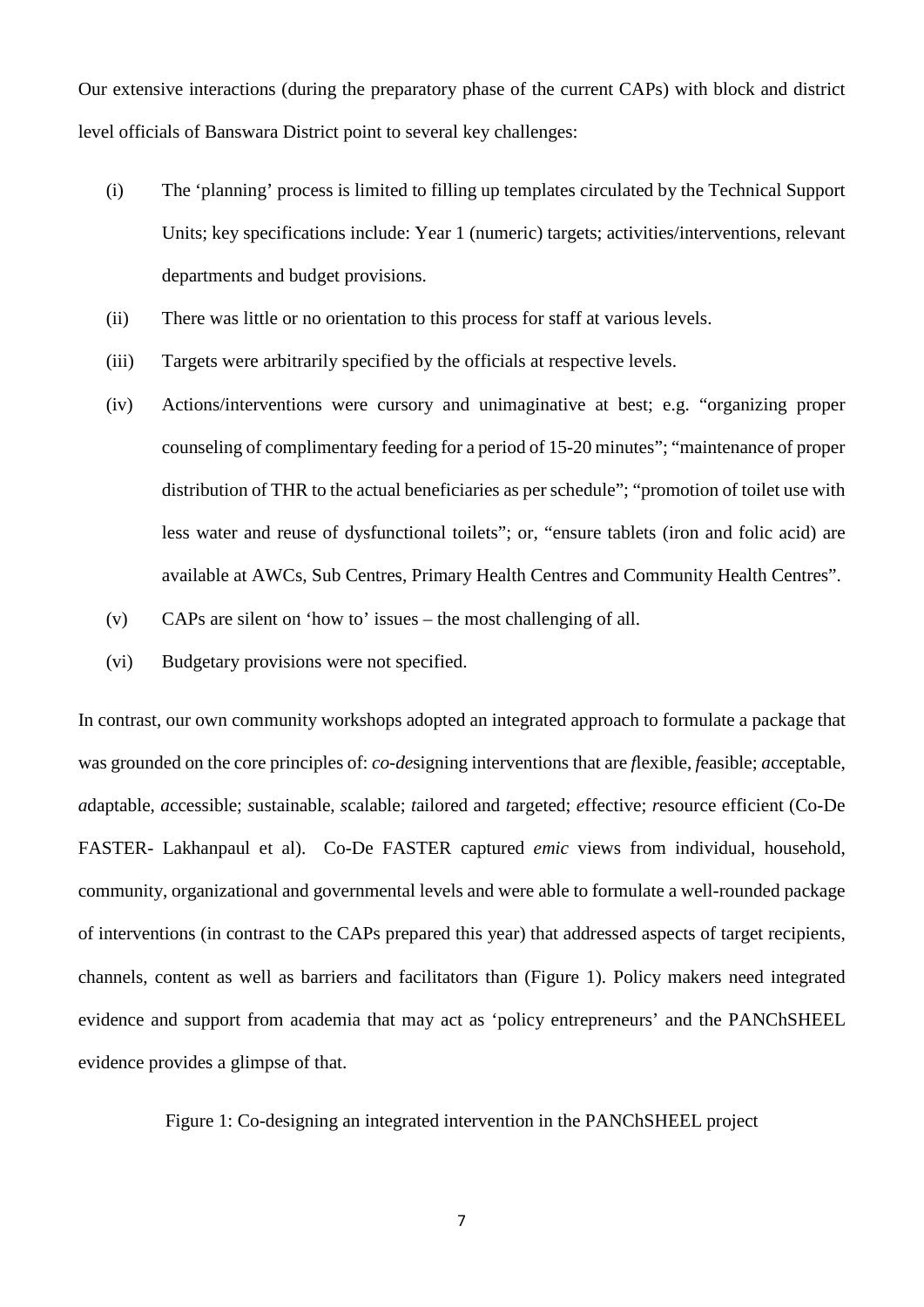Convergent planning as envisioned by the POSHAN Mission is a multi-sectoral governance challenge and faces several key barriers, the first of which is political, not technical: how an issue is framed and

the extent to which this resonates with high-level political agenda [20]. The extent to which an actor (departments, program managers or technical leads) engages with a problem reflects a 'match' between the nature of the problem and their own nature. There is thus a difference in levels of participation by the different actors; bringing all actors out of their 'siloes' requires collaborative and distributive leadership that entails trust, accountability, analysis of networks, and scope of mutual learning and fostering the ability to manage conflicts; the PM documents are silent on these vital aspects of governance. For the success of such a complex mission, it is therefore important to align all the departments to these core values.

#### **CONCLUDING COMMENTS**

'Windows' of convergence open (and close) by the coupling (or de-coupling) of three 'streams': problems, policies and politics [21]. There is a need to focus on the relative roles of each department with respect to the commitment and motivation, funding, administration, organization and service delivery [22]. The POSHAN Mission is highly ambitious in aiming for a targeted reduction of key malnutrition indicators by 2022, and needs to meticulously address the emerging crisis of declines in IYCF indicators. Convergent Action Plans (CAP) is the capstone of this Mission, and a lot rests on its systematic operationalization, demonstrating a public health imagination. Effective convergence mechanisms, as visualized in the PM documents and emergent in our co-designing exercises, are crucial for breaking free of business as usual. The Mission recognizes the criticality of inter-departmental convergence for this multi-sectoral issue, but the implementation framework does not provide an adequate roadmap; without that CAPs are reduced to merely filling up templates with (numeric) 'targets'. This reductionist framing of the CAPs, and the lack of well-rounded action plans, point to a lost opportunity as far as the first year of PM is concerned. Building capacities across sectors and levels of government fast enough is an up-hill task that ought to be foregrounded in order to be able to rise to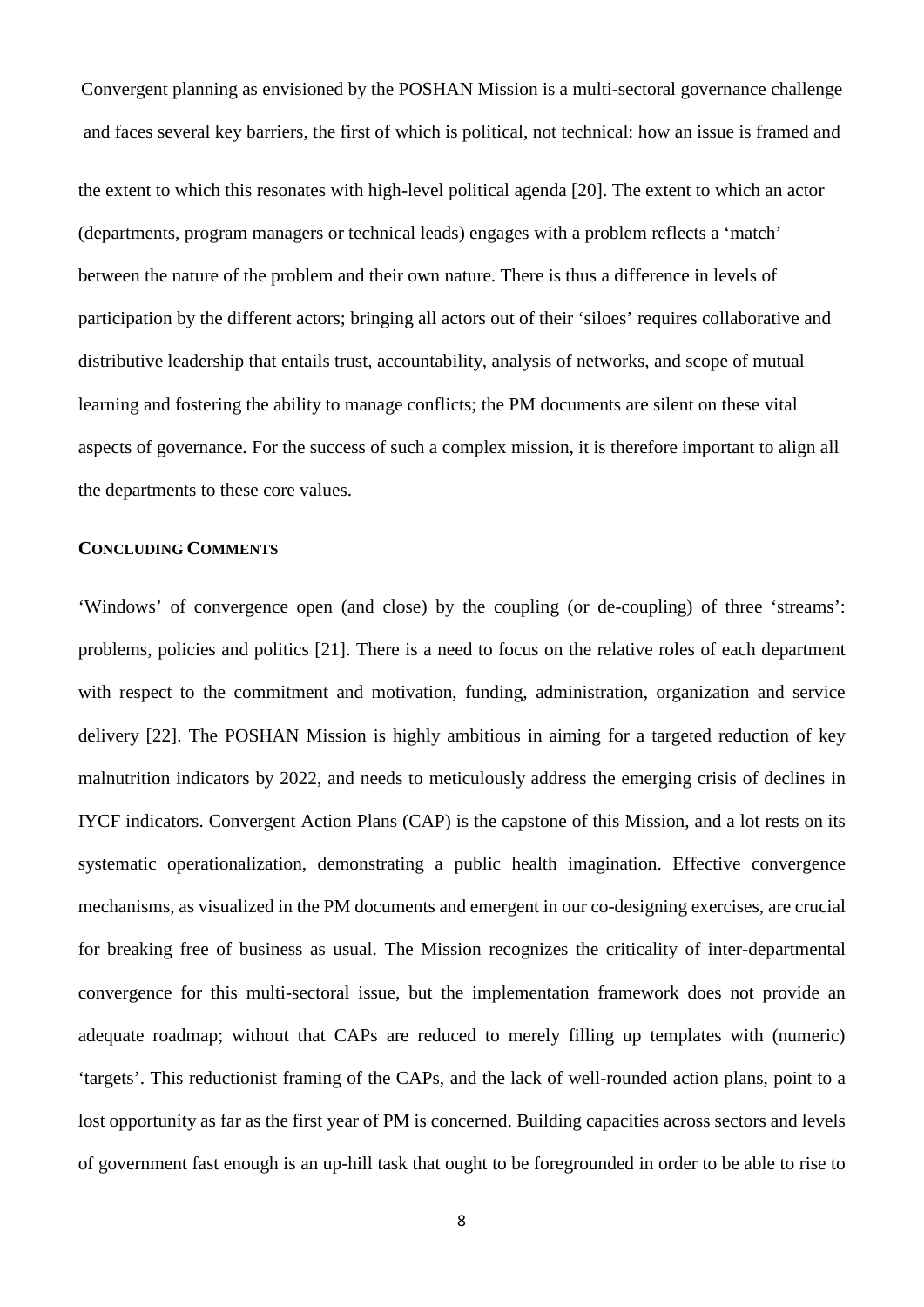the challenge in the next planning cycle. Policy implementation is most likely when there is a 'synthesis of plausible evidence, political vision and practical strategies' [23]. At stake is the ambitious 2022 deadline, with little evidence in the first year that demonstrates convergence as the 'core strategy'.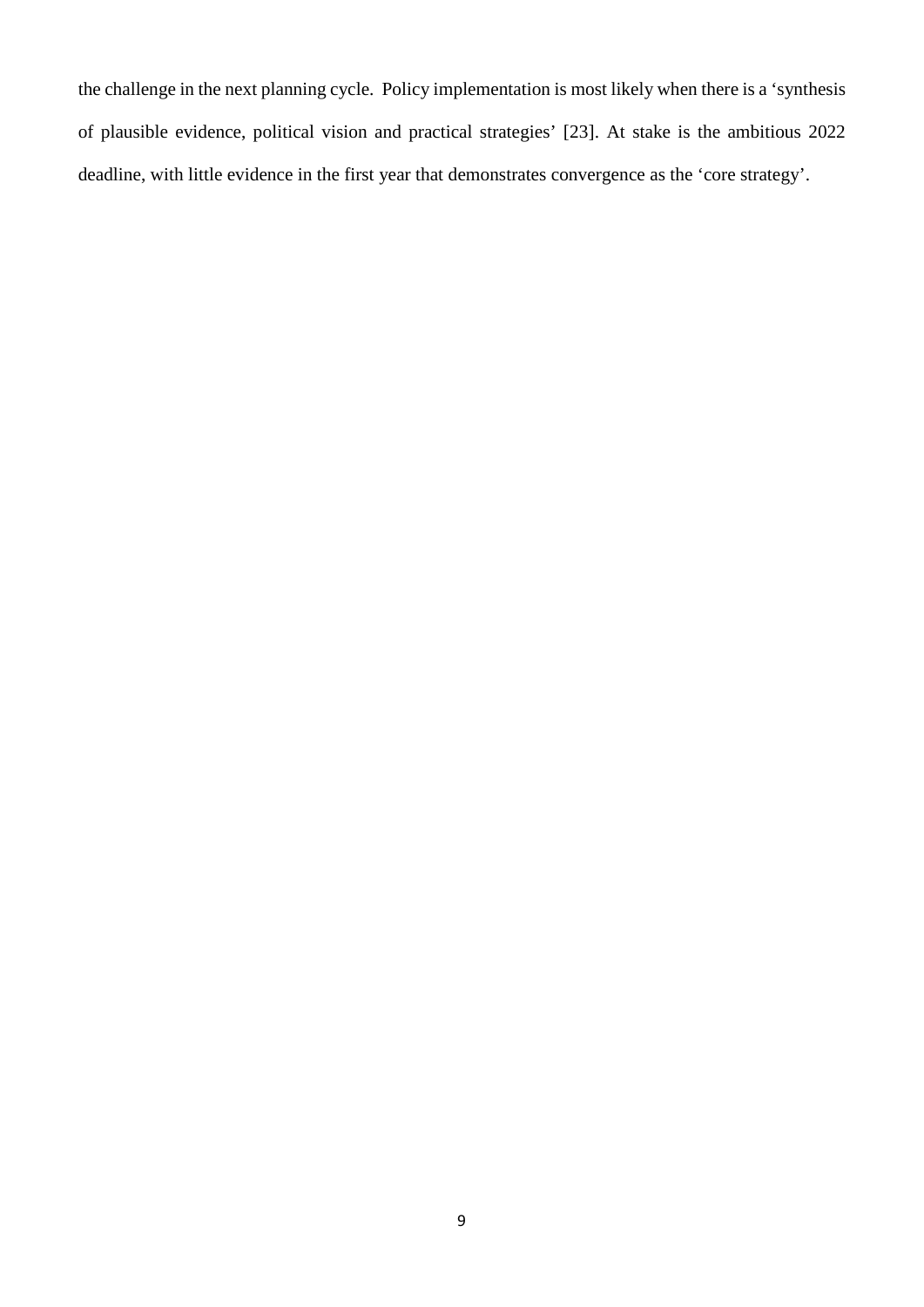#### **References**

- 1. United Nations. Sustainable Development Goal 3, The Sustainable Development Goals Report; 2018. Available from: https://sustainabledevelopment.un.org/sdg3. Accessed February 24, 2019.
- 2. World Health Organization., The Global Strategy for Women's, Children's and Adolescent's Health (2016-2030). Geneva, Switzerland: WHO; 2015. Available from: http://www.who.int/life-course/partners/global-strategy/globalstrategyreport2016-2030 lowres.pdf. Accessed February 20, 2019.
- 3. Were WM, Daelmans B, Bhutta Z, Duke T, Bahl R, Boschi-Pinto C, Young M, Starbuck E, Bhan MK. Children's health priorities and interventions. BMJ. 2015; 351. Available from: https://www.bmj.com/content/351/bmj.h4300. doi: 10.1136/bmj.h4300. Accessed January 11, 2019.
- 4. Costello AM and Dalglish SL on behalf of the strategic review study team. Towards a grand convergence for child survival and health: a strategic review of options for the future building on lessons learnt from IMNCI. World Health Organisation, 2016. Available from: https://www.who.int/maternal\_child\_adolescent/documents/strategic-review-child-healthimnci/en/ . Accessed January 28, 2019.
- 5. Mohamand SK. Policies Without Politics: Analysing Nutrition Governance in India. 2012. Available from: https://www.ids.ac.uk/files/dmfile/DFID\_ANG\_India\_Report\_Final.pdf. Accessed March 01, 2019.
- 6. Niti Aayog, GOI. NITI Aayog calls renewed focus on Nutrition, launches the National Nutrition Strategy, New Delhi; 2017. Available from: http://pib.nic.in/newsite/PrintRelease.aspx?relid=170549. Accessed March 12, 2019.
- 7. Niti Aayog, GOI. National Nutrition Strategy. New Delhi; 2017. Available from: http://niti.gov.in/writereaddata/files/document\_publication/Nutrition\_Strategy\_Booklet.pdf. Accessed March 12, 2019.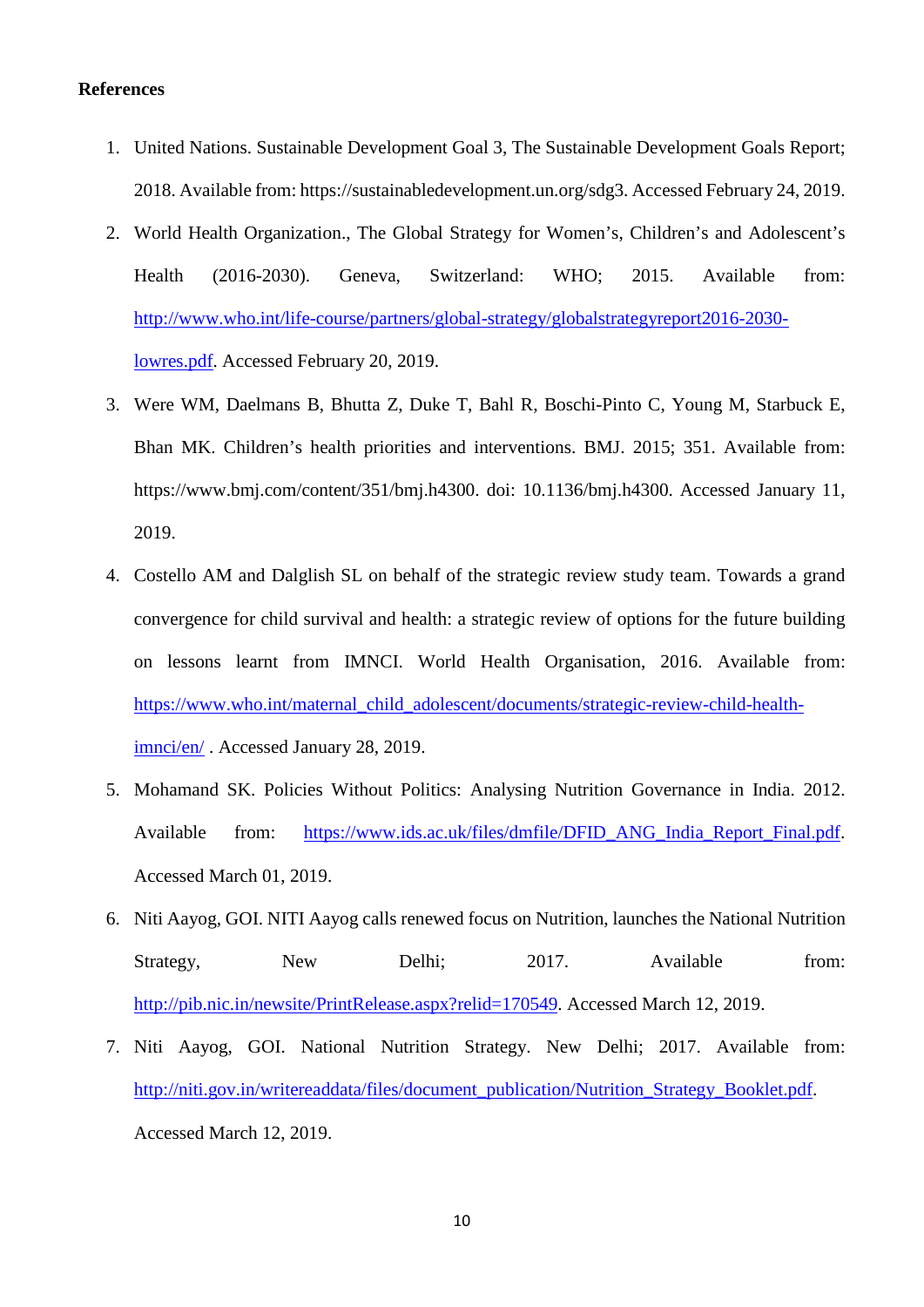- 8. Government of India. Cabinet approves setting up of National Nutrition Mission. New Delhi; 2017. Available from: https://www.icds-wcd.nic.in/nnm/NNM-Web-Contents/UPPER-MENU/AboutNNM/PIB\_release\_NationalNutritionMission.pdf. Accessed March 12, 2019.
- 9. Government of India. PM launches National Nutrition Mission, and pan India expansion of Beti Bachao Beti Padhao, at Jhunjhunu in Rajasthan. New Delhi; 2018. Available from: http://pib.nic.in/newsite/PrintRelease.aspx?relid=177166. Accessed March 14, 2019.
- 10. Imdad A, Yakoob MY, Bhutta ZA. Impact of maternal education about complementary feeding and provision of complementary food on child growth in developing countries. BMC Public Health. 2011 Apr 13;11 Suppl 3:S25. doi: 10.1186/1471-2458-11-S3-S25.
- 11. Dasgupta R, Chaand I, Rakshit Barla K. The slippery slope of child feeding practices in India. Indian Pediatr. 2018 Apr 15;55(4):284-286.
- 12. Chaturvedi S, Ramji S, Arora NK, Rewal S, Dasgupta R, Desmukh V. Time-constrained mother and expanding market: Emerging model of under-nutrition in India. BMC Public Health. 2016 Jul 25;16:632. doi: 10.1186/s12889-016-3189-4.
- 13. Komatsu H, Malapit HJL, Theis S. Does women's time in domestic work and agriculture affect women's and children's dietary diversity? Evidence from Bangladesh, Nepal, Cambodia, Ghana, and Mozambique. Food Policy. 2018; 79:256-270
- 14. Balakrishnan R. Rural women and food security in Asia and the pacific: prospects and paradoxes. Food and Agricultural Organization (FAO) of the United Nations. 2005. Available from: ftp://ftp.fao.org/docrep/fao/008/af348e/af348e00.pdf. Accessed February 19, 2019.
- 15. Kulwa KB, Kinabo J L, Modest B. Constraints on good child care practices and nutritional status in urban Dar-es-Salaam, Tanzania. Food Nutr Bull. 2006 Sep;27(3):236-44.
- 16. Mittal A, Singh J, Ahluwalia SK. Effect of maternal factors on nutritional status of 1-5 year old children in urban slum population. Indian J Community Med. 2007;32: 264-267.
- 17. Connelly R, DeGraff, DS, Levison, D. Women's employment and child care in Brazil. . 2007; 44, 619-656.